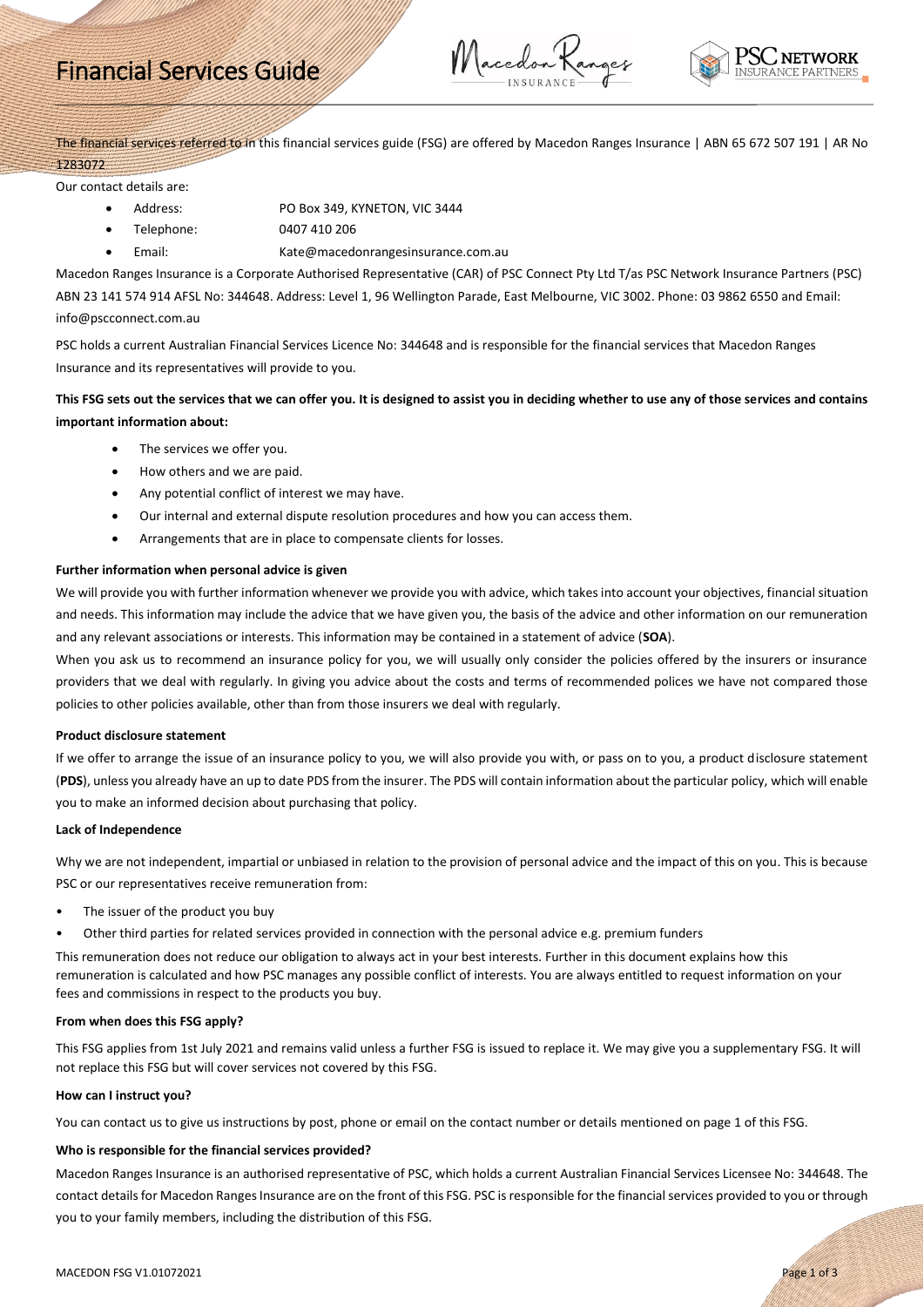# Financial Services Guide

Macedon Ranger



# **What kinds of financial services are you authorised to provide to me and what kinds of financial product/s do those services relate to?**

Macedon Ranges Insurance is authorised to advise and deal in general insurance products to wholesale and retail clients. We will do this on your behalf as your broker unless we tell you otherwise. Sometimes we will act under a binder or agency we have from an insurer. When we act under a binder or agency, we will be acting as the agent of the insurer. This means that we represent and act for the insurer, not for you. We will tell you when we act under a binder or agency to arrange your insurance or advise you about your insurance needs.

#### **Will I receive tailored advice?**

If required to (and wherever possible) we will give you a Product Disclosure Statement ("PDS") which contains information on the product and its features to assist you make an informed decision about purchasing that product.

If we give our Retail Clients personal advice which takes into account individual objectives, financial situations and needs, we will, if required, provide a Statement of Advice ("SOA") or Advice Document. The information may include the advice given to you, the basis of the advice and other information on our remuneration and any relevant associations or interests.

When we provide a general advice service to you, we will give you a warning which tells you the advice is of a general nature and does not take into consideration your financial situations and needs. You should consider it along with the PDS to decide whether or not the product suits you.

You should always carefully read any warnings or additional important information in the advice or in the documentation we provide you before you make any decision about an insurance policy. Any advice we provide you will only be current at the time we give it.

# **What information do you maintain in my file and can I examine my file?**

Macedon Ranges Insurance maintains a record of your personal profile, including details of insurance policies that we arrange or issue for you. We may also maintain records of any recommendations or advice given to you. We will retain this FSG and any other FSG given to you as well as any SOA or PDS that we give or pass on to you for the period required by law.

We are committed to ensuring the privacy and security of your personal information. PSC is part of the PSC Insurance Group, which has a standard privacy policy that applies to all group entities. This is available on request. A copy is also available on PSC Insurance Group website [www.pscinsurance.com.au.](http://www.pscinsurance.com.au/) If you wish to look at your file, please ask us. We will arrange for you to do so.

#### **How will I pay for the services provided?**

For each insurance product, the insurer will charge a premium that includes any relevant taxes, charges and levies. PSC often receives a payment based on a percentage of this premium (excluding relevant taxes, charges and levies) called commission. In some cases, you may be charged a broker fee shown on the invoice that is sent to you. The Authorised Representatives earn a percentage of the commission and broker fees paid to PSC. You can choose to pay for our services by any of the payment methods set out in the invoice. You are required to pay PSC within the time set out on the invoice.

When you pay us your premium, it will be banked into PSC's trust account. We will retain the commission from the premium you pay us and remit the balance to the insurer in accordance with our arrangements with the insurer. We will earn interest on the premium while it is in our trust account or may invest the premium and earn a return. We will retain any interest or return on investment earned on the premium.

If there is a refund of premium owed to you because of a cancellation or alteration to a policy, we will retain any fee we have charged you. We may also retain our commission from any premium that is refunded to you by an insurer. We will deduct any unpaid fee or retained commission from the refunded premium before sending the difference to you.

#### **How are any commissions, fees or other benefits calculated for providing the financial services?**

PSC's commission will be calculated based on the following formula:

### **X = Y% x P**

In this formula:

 $X = PSC's$  commission

Y% = the percentage commission paid to PSC by the insurer. Our commission varies between 0% and 30%.

P = the amount you pay for any insurance policy (less any government fees or charges included in that amount).

Any fees that we charge you will be:

- An administration fee in addition to commission when you enter into an insurance policy.
- A flat fee for arranging an insurance policy or a fee based upon the time we spend advising you.
- An annual management fee.

We do not often pay any commissions, fees or benefits to others who refer you to us or refer us to an insurer. If we do, we will pay commissions to those people out of our commission or fees (not in addition to those amounts), in the range of 0% to 25% of our commission or fees. Our employees that will assist you with your insurance needs will be paid a market salary that may include bonuses based on